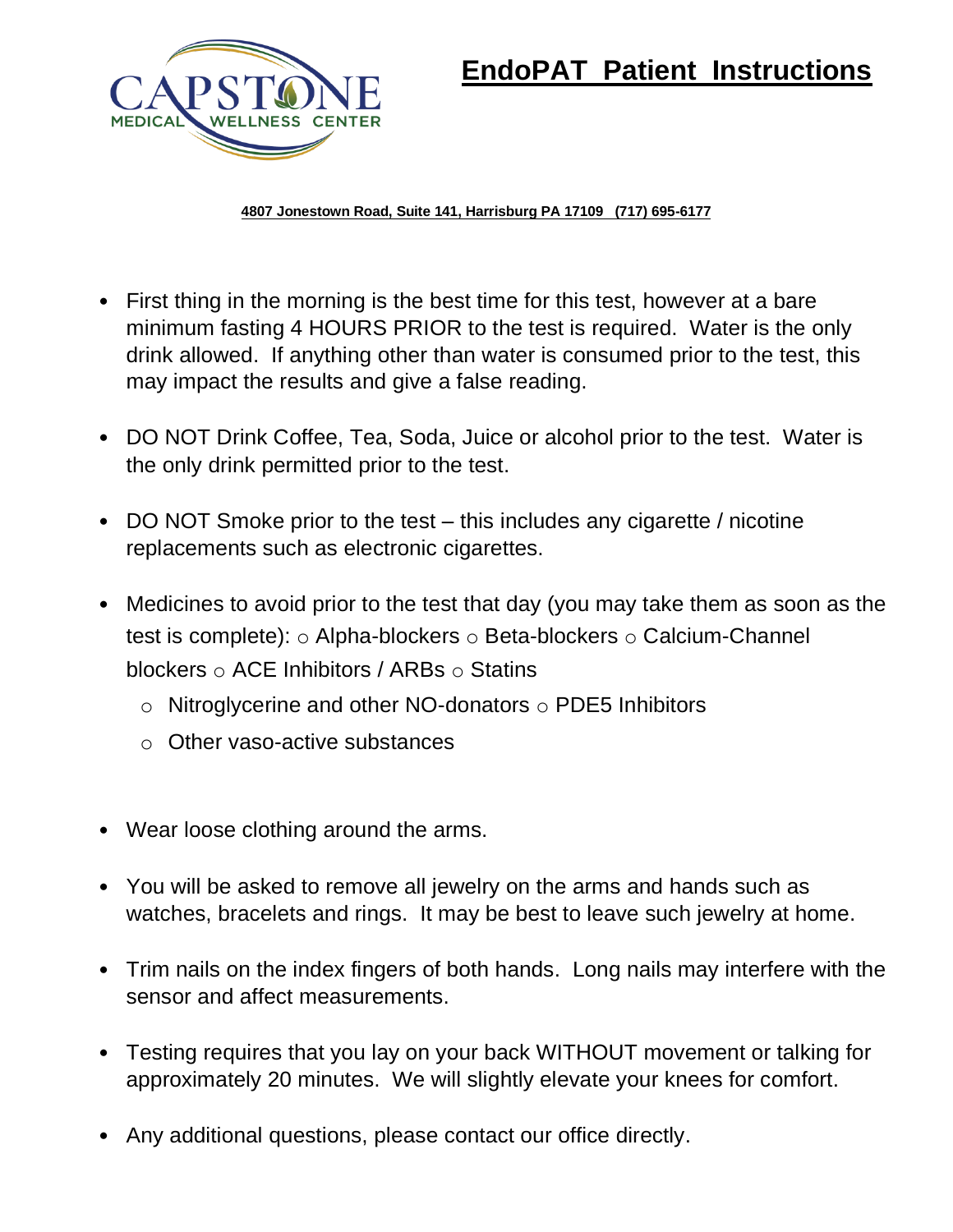#### **Alpha-Blockers: (Hypertension / Prostate)**

Hytrin (terazosin)

Cardura (doxazosin)

Flomax (Tamsulosin)

# **Beta-blockers: (Hypertension)**

**Metoprolol** 

Atenolol

Propranolol

Sotalol

Timolol

# **Calcium-channel blocker: (Angina / Abnormal heart rhythm)**

Diltiazem

Amlodipine

Verapamil

**Nifedipine** 

# **ACE Inhibitor: (Hypertension)**

Benazepril (Lotensin)

Captoril (Capoten)

Enalapril (Vasotec)

Fosinopril (Monopril)

Lisinopril (Prinivil, Zestril)

Monexipril (Univasc)

Perindopril (Aceon)

Quinapril (Accupril)

Ramipril (Altace)

Trandolapril (Mavik)